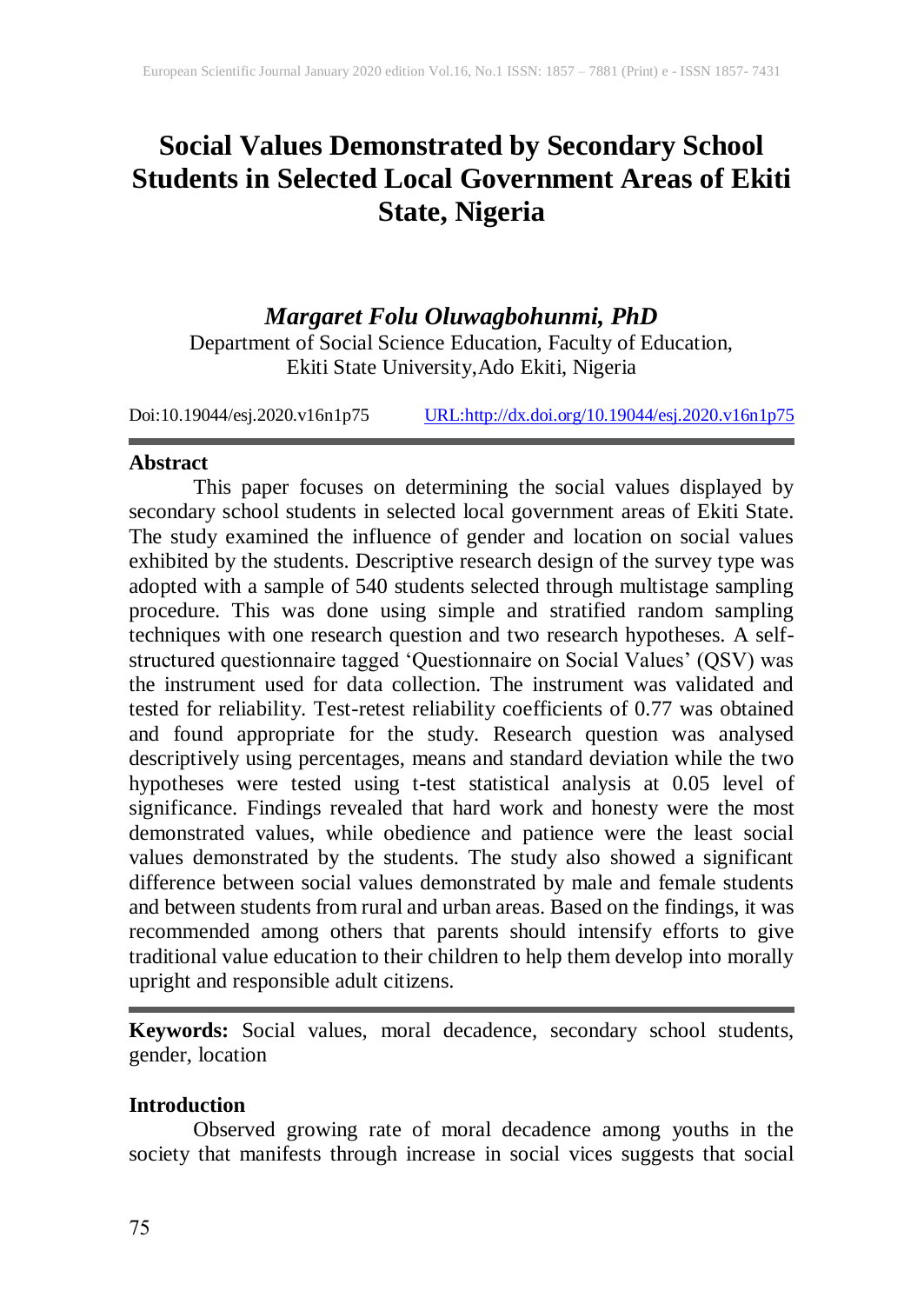values are no longer cherished by the people. With the teaching of value based subjects in secondary schools, it is expected that students should be able to demonstrate some social values. However, it is worrisome to observe that morality is deteriorating while social vices are increasing in the society. A thorough examination of the situation of things in the country shows that the values of honesty, truthfulness, hard work, dedication, respect for elders, respect for human dignity, loyalty, humility, decent dressing, integrity, fairness, justice, and discipline seem to be gradually diminishing. The Nigerian society is characterized by all forms of anti-social behavioursranging from armed robbery, ritual and political killing, fraud, rape, cultism, lawlessness among adults to disrespect, dishonesty, indiscipline, disobedience, laziness among the young ones and the youths. These acts negate what is expected from a society where people hold morality, values, positive habits, societal norms, and socially acceptable behaviours in high esteem. Okpilike (2010) averred that a careful study of all sectors of the society clearly show that there is an unbalanced equation as regards the input and output of societal values in the school system. Okpilike (2010) emphasised that it is either there is a reduction of the necessary and compulsory societal values which must be introduced and imbibed in the school system or there is a wanton disregard, disrespect or negligence of the excellent societal values already introduced or made available to the Nigerian school system.

In a study carried out by Ugwuegbu (2004), it was found that out of the 17 values examined, the least demonstrated by Nigerians is 'law abiding'. This implies that people do not obey rules and laws of the land. From experience, politicians seem to be the worst as most of them flout orders with impurity. Falade and Falade (2012) noted that the rank and file of the Nigerian citizens do not demonstrate the value and trait of obedience. Thus, this has compounded the problem of moral decadence and cases of youth restiveness in the nation. Adeoluwa (2017) reiterated that traditional values education appear to have collapsed in Nigeria. Young people seem not to believe any longer in the dignity of labour and the courage to act right.

In their write up on development of core values for national integration in Nigeria, Falade and Falade (2012) opined that the lives of many Nigerian youths are ridden with vices such as stealing, drunkenness, rape, drug abuse, examination malpractice, vandalism, sexual harassment, robbery, etc. Oluwagbohunmi (2017) posited that socially unacceptable behaviours such as dishonesty, laziness, disrespect, injustice, disloyalty, pride, and indiscipline that contradict what the society approves is rife among the youths.

Value is defined as a principle or standard of judgment of what is valuable and important in life. It is a rule or standard especially of good behaviour. It is also defined as an action or cultural practice which is highly cherished and considered important for the members of a society. Tiwari (n.d)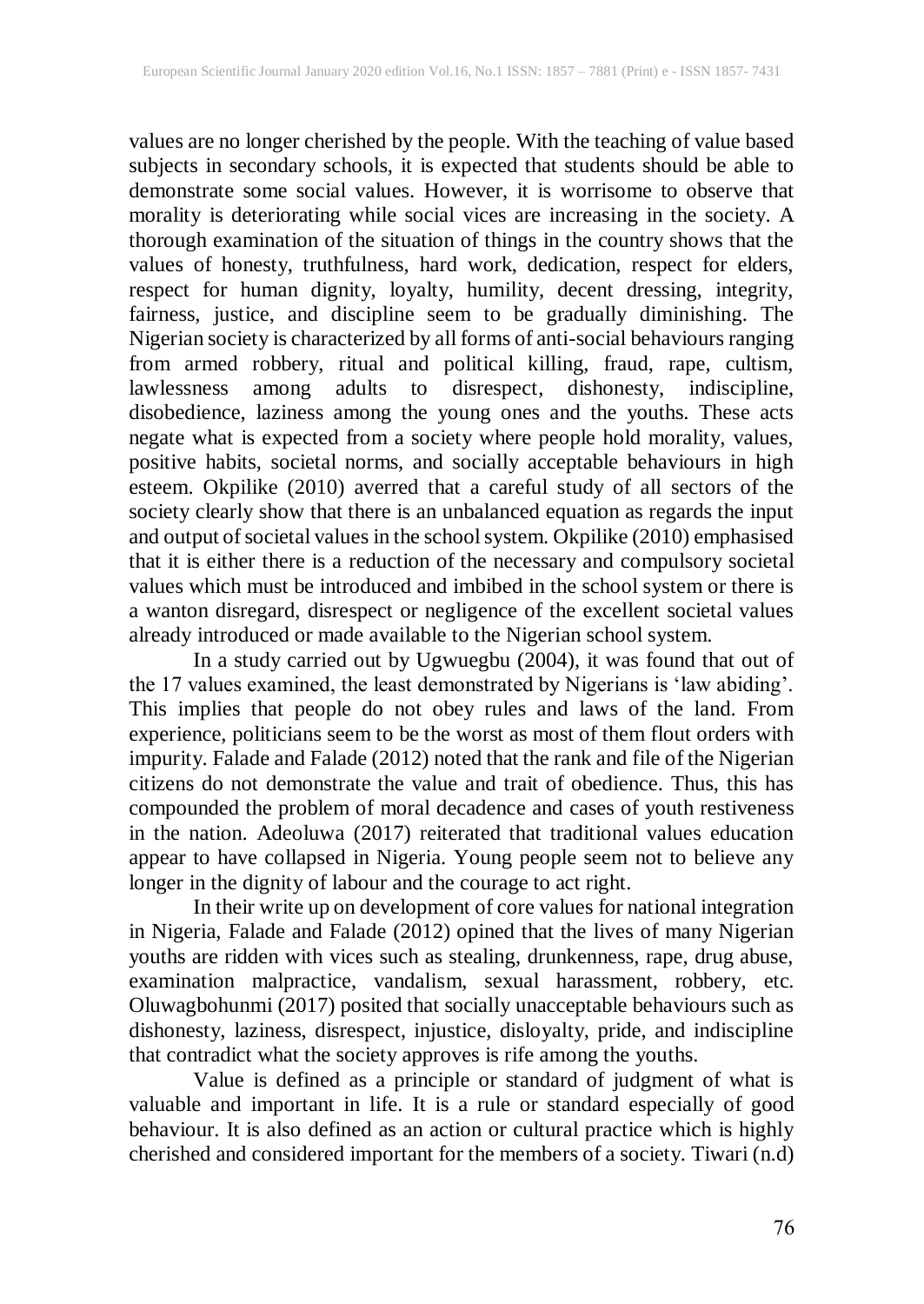(2019) described values as the criteria people use in assessing their daily lives, arranging their priorities, measuring their pleasures and pains, and choosing between alternative courses of actions. Values such as fundamental rights, patriotism, respect for human dignity, rationality, sacrifice, individuality, equality, democracy, etc guide our behaviour in many ways. According to Olaogun (2012), value has meaningful impact on an individual and prompts one to determine what is regarded as right, good, worthy, beautiful, and ethical. It also provides standards and norms by which one guides his/her day to day behaviour. Mondal (2018) defined values as standards of social behaviour derived from social interactions which are accepted as constituent facts of social structure. Wikipedia (2019) described value as broad preference concerning appropriate courses of actions or outcomes. It also reflects a person's sense of right and wrong or what 'ought' to be.

According to Mishra (2015), social values are one of the most important aspects of a social system which plays a predominant role in running and maintaining the social order. They provide not only the general guidelines for social conduct and behaviour but also establish the norms in the society. Mishra gave example of honesty as the most appreciated behaviour of an individual in a social system. Tiwari (n.d) (2019) opined that social values, norms, and institutions explain the way in which social processes operate in a given society. They are the social sources of patterned interaction while values account for the stability of the social order and provide general guidelines for conduct. Goetz (2017) gave examples of social values as:

showing good will towards others, being selfsufficient so as not to be a financial burden…, being accountable for our actions and behaviour towards others, having the awareness that our personal choices will always impact others…, raising children to be honest and productive citizens…, expecting nothing in return for all you do for others.

Adewuya (2002) classified social values into five: social values for interaction between people and institutions; moral values derived from written and unwritten code of ethics of the people; economic values of profit and loss; political values of democracy, freedom and patriotism; spiritual values of redemption, salvation and others. Ketsdever (2015) identified seven social values namely: respect, fairness (justice), honesty, giving back (service), responsibility, family, and community. On the other hand, Wikipedia (2019) identified personal values, cultural values, positive/negative values, protected values, etc. Personal values provide an internal reference for what is good, beneficial, important, useful, beautiful, desirable, and constructive. Positive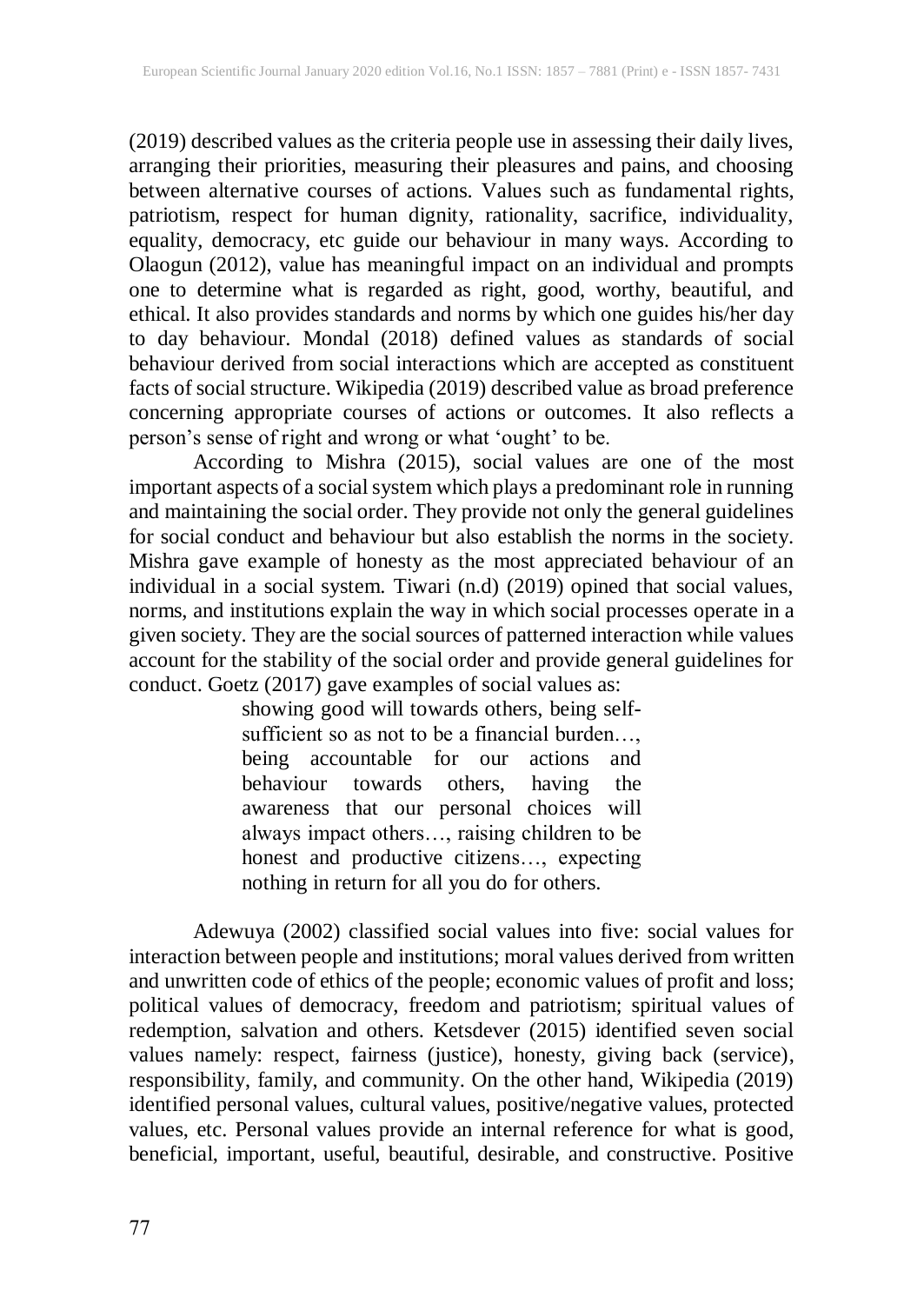value generally correlates with something that is pursued or maximized while negative value correlates with something that is avoided or minimized. Cultural values, which members of a culture broadly share, are values that relate to the norms of a culture while protected value is one that an individual is unwilling to trade off no matter what the benefits of doing so may be.

The aim of the school is to produce responsible and well informed citizens by inculcating the right values and attitudes in them for effective survival and functioning in the society. Fasuyi (2011) maintained that the school educates for good character, intellect, decency, literacy, virtue, and knowledge. In addition, schools try to raise citizens who would utilise their potentials for the benefit of the society and the world at large. In order to instill good traits, norms, and attitude in the citizens through the formal school system, social studies was included as a core subject for students at the secondary level of education in the Nigeria curriculum. The subject therefore focuses on developing right values, attitudes, and skills that will help the child to become a responsible citizen. It also helps the child to interact effectively with others and perform civic and national duties. The objectives of social studies show that the subject does not only aim at cognitive development of the learners, but it also develops some values and attitudes that allow them grow into useful, responsible, disciplined, patriotic citizens, and future leaders. Abah (2014) was of the opinion that early exposure of pupils to values would elicit in them a local and national consciousness of societal values and respect for public property.

However, most of the social values which are supposed to be upheld, maintained, cherished, and sustained seem to have been neglected or abandoned by the people especially the youths (secondary school students inclusive). Olayiwola (2012) supported this by adding that the right/positive societal values which Nigerians are supposed to uphold have been given up for its negative counterparts such as disrespect, unfaithfulness, indiscipline, corruption, intolerance, selfishness, naked disregard for national symbols, materialism, etc. Aremu (2014) noted that our value system is grossly eroded and parents no longer have time to take good care of their children. In an attempt to ensure that Nigerians have a change of attitude, President Buhari initiated and flagged off the "change begins with me" campaign on Thursday, 8th September, 2016. The main aim of the programme is to instill discipline and patriotism in Nigerians. While stressing the need for the programme, the President said "we must also change our poor attitude to our country and one another" (Vanguard News, 2016).

Based on the discussion and observation above, it can be noted that some of the youths who are expected to take up leadership roles in the nearest future are now in the habit of engaging in dubious means of getting money through hacking of bank accounts, yahoo, internet fraud, etc. These acts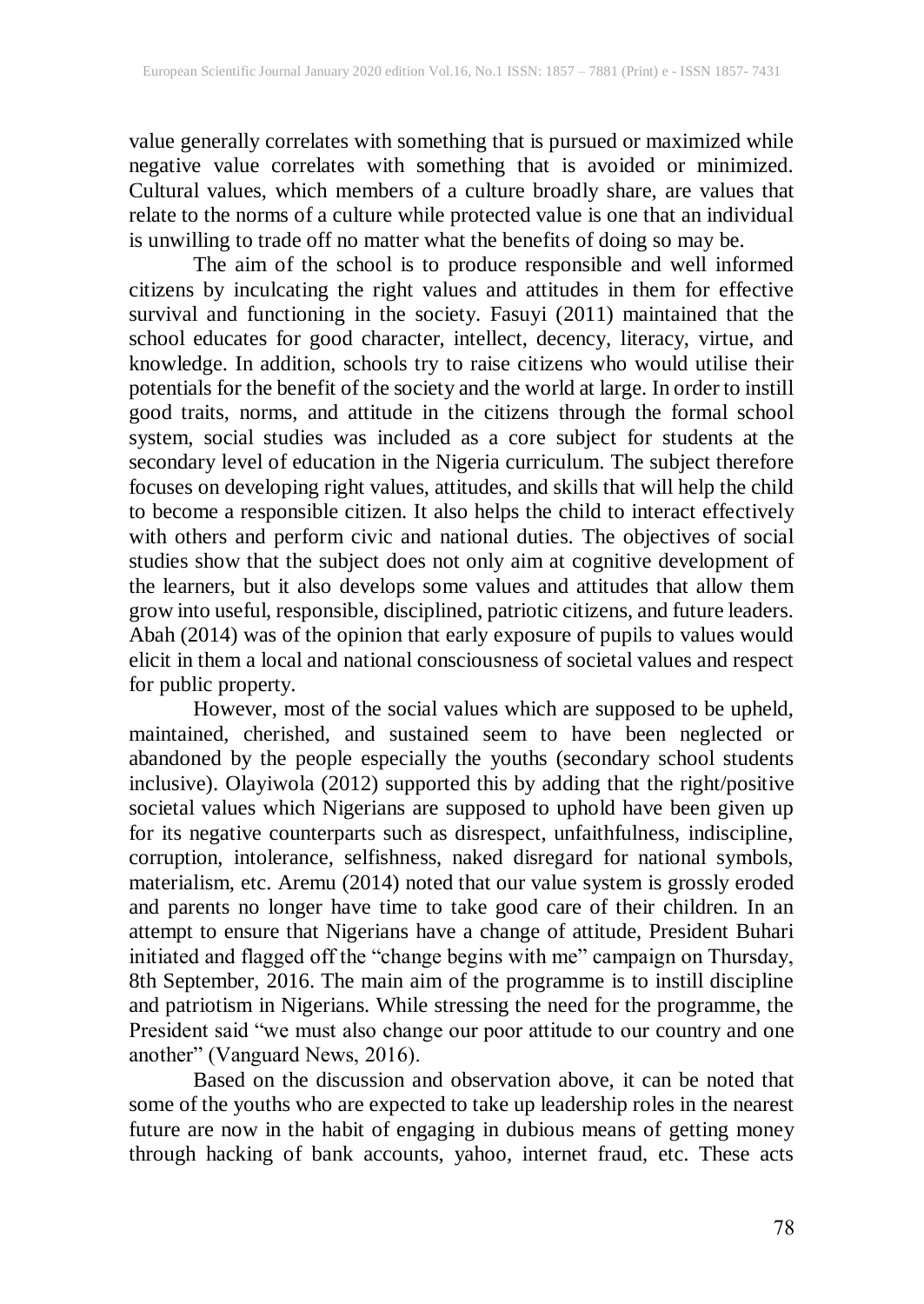disavow the spirit of hard work, honesty, patience, and self-discipline as values cherished by the society. What can one say about examination malpractice, disobedience to rules, regulations, and school authorities? The researcher is of the view that hard work, honesty, patience, obedience, and self-discipline are the significant values appreciated by people which students must imbibe so as to develop into responsible adult citizens. In the study of Oluwagbohunmi (2017), it was found that self-discipline, humility, hard work, obedience, and honesty were the best societal values required by youths for national development as perceived by the youths.

A lot of reasons appear to be responsible for deterioration of values at home, in schools, and in the society. Some of the reasons include failure to inculcate values in children at early stage, weakened marriages, poor leadership, corruption, etc. Observation shows that lack of patience, dishonesty, 'get rich' syndrome, and spirit of materialism have forced many students to join bad companies and engage in unwholesome activities such as 419, yahoo plus, political thuggery, armed robbery, ritual killings, series of corrupt practices, etc. Falade and Falade (2012) reiterated that our cities are in chaos each day because of flagrant disregard for laws. Furthermore, many pupils and students are not obedient to school rules and examination regulations. Thus, they end up getting involved in examination malpractices. Disobedience to school rules and regulations recently resulted in the untimely death of some secondary school students in Ado Ekiti when they jumped the school fence to swim in a river behind the school. Two of the students got drowned while two came out of the river alive.

There seems to be differences in social values exhibited by male and female students. From experience, females are more sympathetic, respectful, obedient, and humane while males are known to be stubborn, disobedient, and unruly. Female students are likely to display positive social habits that are different from that of male students which can be negative. For example, thuggery, cultism, and violent acts are common with boys while a larger percentage of girls are known for non-violent acts. Garmon, Basinger, Gregg, and Cubbs (1996) found that care-related and ethically ideal expressions were prevalent in females' moral judgment than males'. In their own study, Cetin and Kaf (2017) found that there was no significant gender difference in perception of social values of fourth grade primary school students in Turkey. Grosch and Rau (2017) found that men are significantly less honest than women and that women have an average higher social value orientation angles than men. In a study conducted in America by Walker, Bialik, and Kessel (2018) on description of traits that Americans think society does and doesn't value for each gender, it was found that words like kind, responsible, compassionate, and caring were generally used in a positive way and more consistently as valued traits for women but used more negatively for men.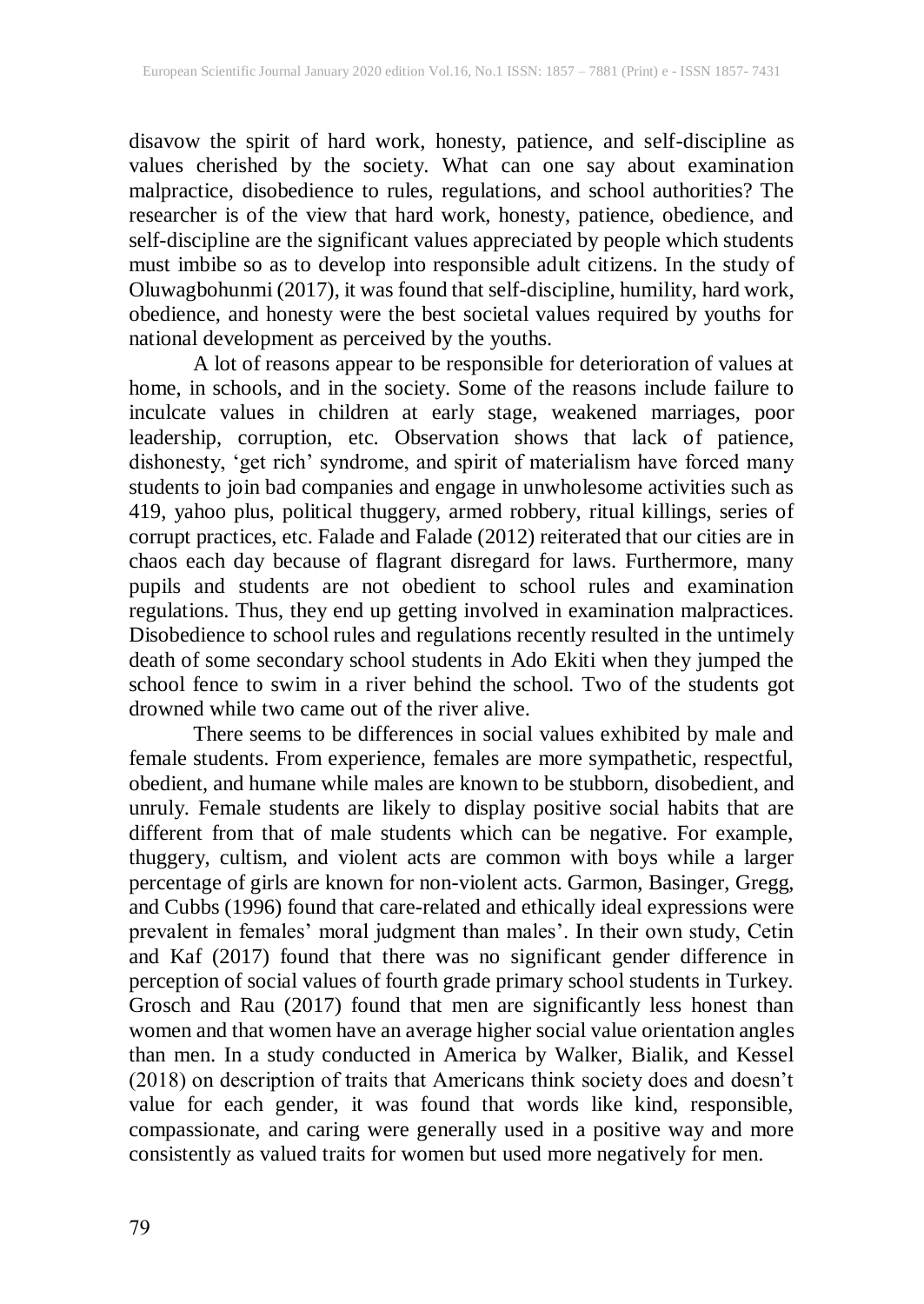Students in rural and urban areas of settlement can demonstrate different types of social values. Social values cherished by secondary school students can be influenced by geographical location. High standard of living, sophisticated ways of life and civilization that characterize cities and big towns, are likely to make students embrace materialism, corruption, and yahoo as means of meeting up with a particular social class/status. Every human society has its own system of education. Indigenous education in the Nigerian system is geared towards enabling a child to live effectively and efficiently in the culture of the parents. Traditional education is characterized by moral training received by children from their early stage of life. Okpilike (2010) maintained that the basic values of the society virtues are taught to the children right at the family level using myth, legend, proverbs, music, dance, etc. These traditional practices can still be found in rural areas where character training has not been jettisoned and replaced with all sorts of discourteous behaviours that appear to be common in urban areas.

### **Purpose of the Study**

The purpose of this study was to determine social values demonstrated by secondary school students. The study also examined the influence of sex and location on their demonstration of social values.

# **Research Question**

What are the social values exhibited by secondary school students in selected local government areas of Ekiti state?

#### **Research Hypotheses**

- Ho1: There is no significant difference in social values demonstrated by male and female secondary school students.
- Ho2: There is no significant difference in social values demonstrated by secondary school students from rural and urban areas.

# **Methodology**

This study adopted descriptive research design of the survey type. The sample consisted of 540 secondary school students selected through multistage sampling procedure. In the first stage, the local government headquarter of each of the three senatorial districts was selected. Three secondary schools were randomly selected from each local government area. Sixty senior secondary school students were selected from each of the schools using stratified random sampling technique on sex basisto make a total of 540. An instrument titled "Questionnaire on Social Values (QSV)" designed by the researcher was used for the study. The instrument had Section A for bio-data (sex and location) and Section B that contained 25 items on identified social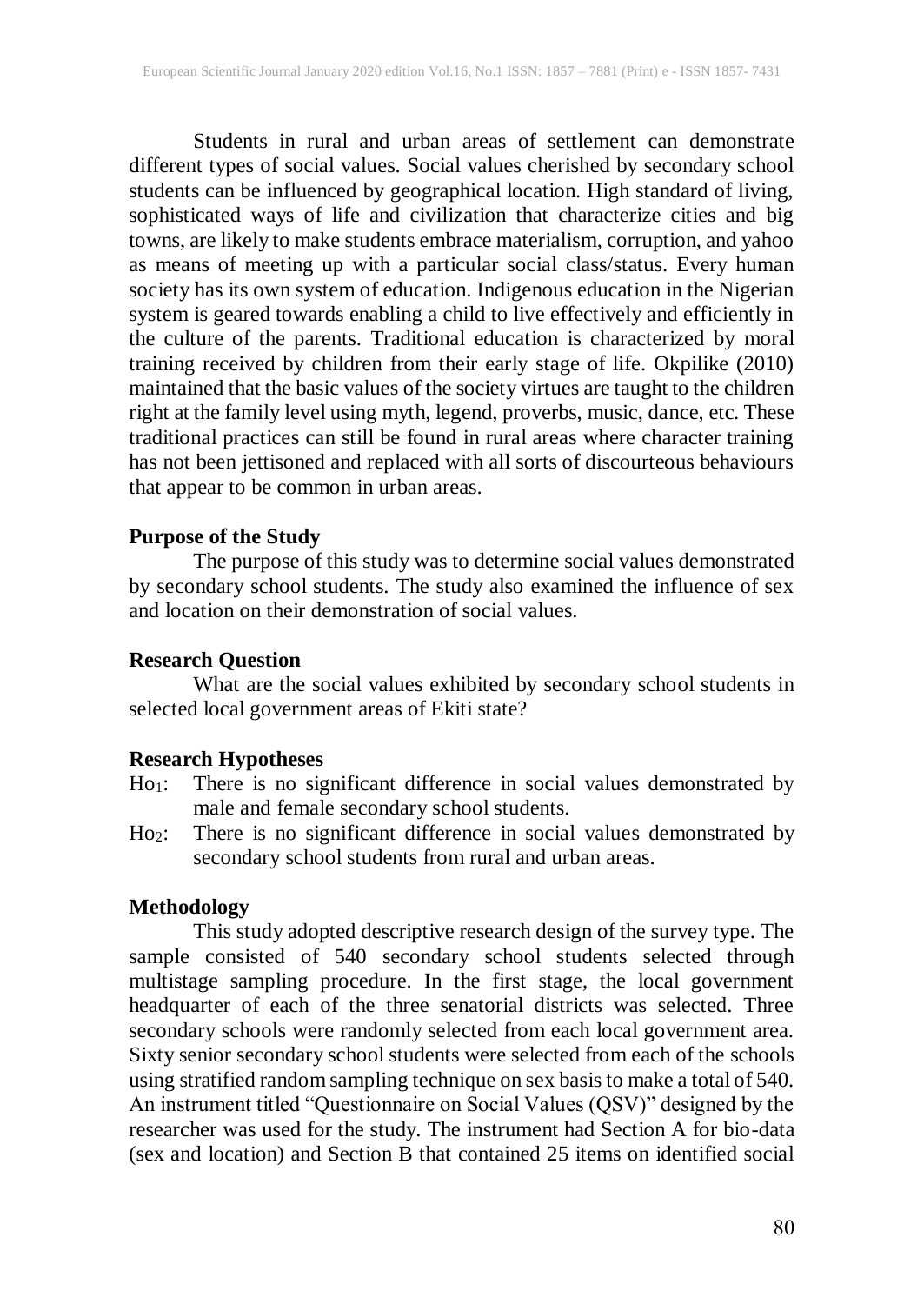values which the students were expected to exhibit. Responses to the questionnaire items were based on 'Yes' and 'No' scale of preference. The instrument was subjected to screening by experts to ensure validity, and it was tested for reliability using split half method. The outcome of the reliability test yielded 0.77 coefficients which was considered high enough to make the instrument reliable. Data collected were analysed using descriptive and inferential statistics; frequency counts, percentages, mean, standard deviation for the research question; and t-test for the two hypotheses at 0.05 level of significance.

### **Results**

**Research Question 1:** What are the social values demonstrated by secondary school students in selected local government areas of Ekiti state?

| S/N       | Item            | Yes | $\%$  | No  | $\%$  | Mean  | <b>SD</b> | Remark          |
|-----------|-----------------|-----|-------|-----|-------|-------|-----------|-----------------|
| 1.        | Hard work       | 484 | 89.6  | 56  | 10.4  | 12.08 | 1.34      | 1 <sub>st</sub> |
| <u>L.</u> | Honesty         | 329 | 61    | 211 | 39    | 9.07  | 1.21      | 2nd             |
| J.        | Obedience       | 265 | 49.07 | 275 | 50.03 | 10.02 | .33       | 4th             |
| 4.        | Self discipline | 319 | 59.1  | 221 | 40.9  | 9.01  |           | 3rd             |
| J.        | Patience        | 137 | 25.3  | 403 | 74.7  |       | $\gamma$  | $th$            |

**Table 1.** Social Values demonstrated by secondary school students

Table 1 shows that social values demonstrated by most of the students are hard work (89.6%) and honesty (61%). The least demonstrated social value is patience with only 25.3%.

**Hypothesis 1:** There is no significant difference in social values demonstrated by male and female secondary school students.

**Table 2.** t-test on sex difference in demonstration of social values by secondary school students

| students |      |       |                       |     |          |       |  |  |
|----------|------|-------|-----------------------|-----|----------|-------|--|--|
| Sex      | Mean |       | <b>Std.</b> Deviation | df  | $t_{ca}$ | Sig   |  |  |
| Male     | 270  |       | 5.61                  | 538 | 12.09    | 0.000 |  |  |
| Female   | 270  | 32.09 | 7.29<br>رے            |     |          |       |  |  |

Table 2 reveals that there is a significant difference in social values displayed by male and female secondary school students (tcal-12.09;  $p = 0.000 < 0.005$ ). Therefore, the null hypothesis is not accepted.

**Hypothesis 2:** There is no significant difference in social values displayed by secondary school students from rural and urban areas.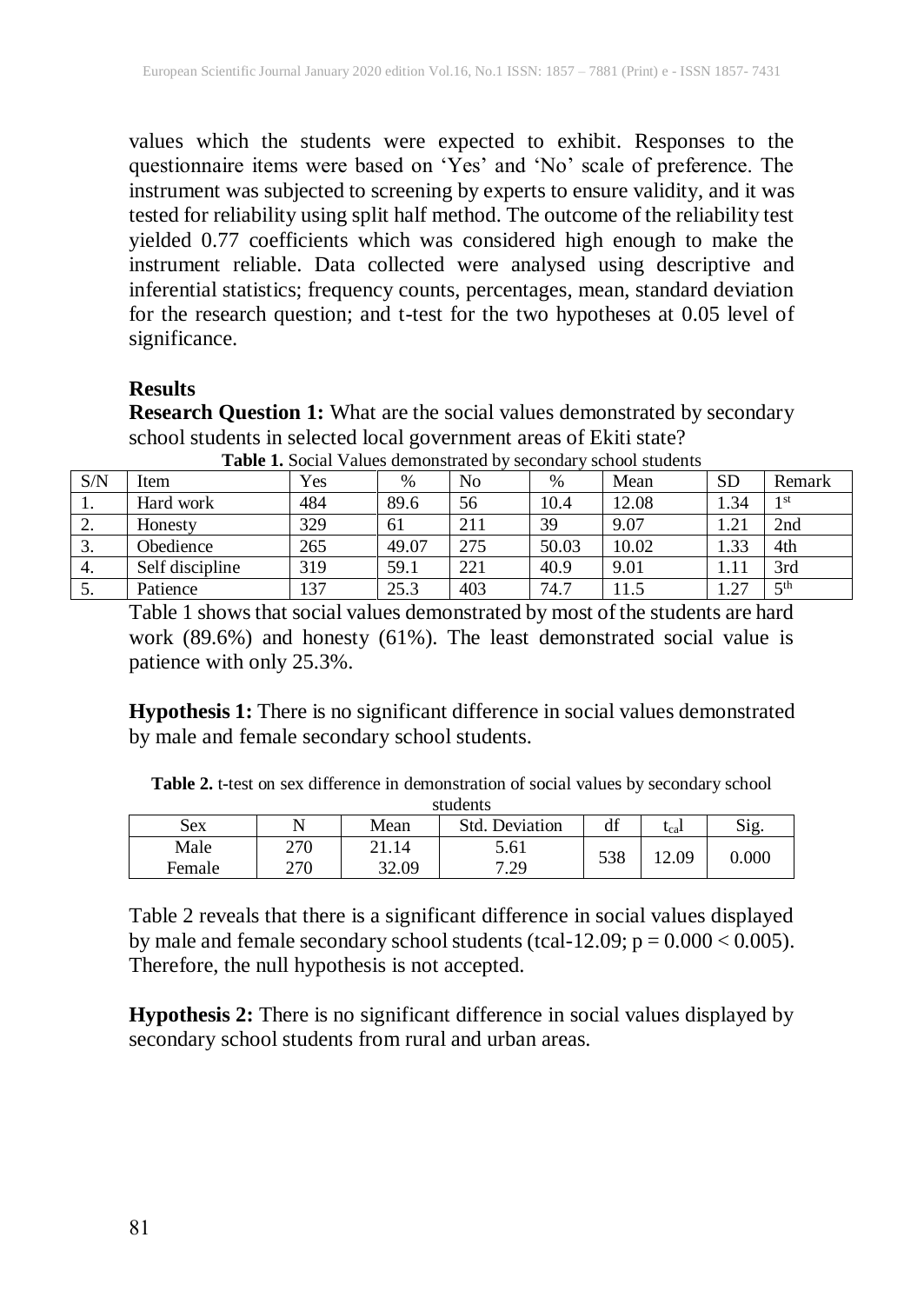| ---------- |            |             |                   |     |          |                 |  |  |
|------------|------------|-------------|-------------------|-----|----------|-----------------|--|--|
| Location   |            | Mean        | Std.<br>Deviation | df  | $t_{ca}$ | Si <sub>2</sub> |  |  |
| Rural      | つうつ<br>252 | າາ າ<br>2.1 | ∩ 75<br>7. I J    | 538 |          | $0.000\,$       |  |  |
| Jrban      | 288        | 17.03       | 6.14              |     |          |                 |  |  |

**Table 3.** t-test on location difference in social values demonstrated by secondary school students

Table 3 shows that there is a significant difference in social values demonstrated by secondary school students from rural and urban areas (tcal – 13.14;  $p = 0.000 < 0.005$ ). The hypothesis is therefore not accepted.

#### **Discussion**

The study revealed that social values demonstrated by most of the students were hard work and honesty, while the least demonstrated were disobedience and patience. Demonstration of hard work by the students can be attributed to the desire to complete their education successfully and obtain school certificate which would form the basis for their success or otherwise in life. The finding also revealed that about 49% of the students demonstrated obedience. This is too low in a society where education and moral training are expected to be paramount and the students had gone through value-based subjects that formed part of their basic education. This finding agrees with the study of Ugwuegbu (2004) and Falade and Falade (2012) who maintained that our cities are in chaos each day because of flagrant disregard for laws, and a lot of pupils and students are not obedient to school rules and examination regulations. The authors added that these have compounded the problem of moral decadence and case of youth restiveness in the nation.

The least demonstrated social value among the students in this study was patience. This can be attributed to the urge for affluence, materialism, and 'quick' money by most of the youths of the present generation coupled with the extravagant lifestyle of corrupt politicians who are supposed to be their mentors. The study also revealed a significant difference in social values displayed by male and female undergraduates. This implies that female students displayed more social values than their male counterparts. This finding agrees with the study of Grosch and Rau (2017) and Walker, Bialik, and Kessel (2018) but disagrees with Cetin and Kaf (2017) who found no significant gender difference in perception of social values by primary school students. In terms of location, it was found that there was a significant difference in social values displayed. This implies that secondary school students from rural background displayed more social values than those from urban centres. The reason for this is not far from the fact that traditional values are still found in rural areas where character training is still cherished. Also, some of the students are yet to allow the wind of modernisation to carry them away.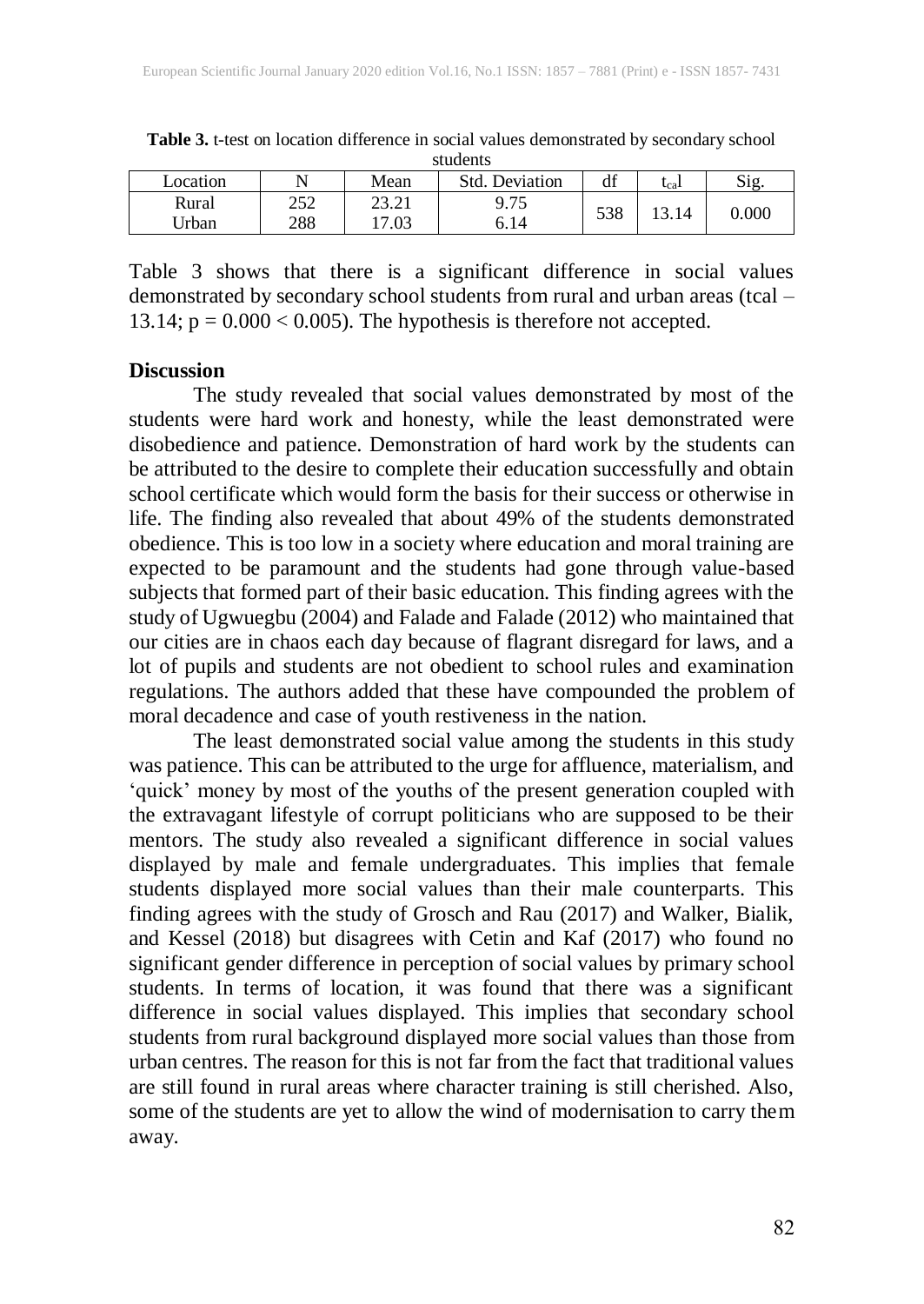#### **Conclusion**

From the findings of this study, it can be concluded that secondary school students in Ekiti State demonstrated hard work and honesty, while the least demonstrated social values were obedience and patience. Female students displayed more and different social values than the males, while students from rural areas also exhibited more social values than their counterparts from urban areas.

# **Recommendations**

Based on the finding of the study, the following recommendations were made:

- 1. Parents should intensify efforts to give traditional value education to their children to help them develop into morally upright and responsible adult citizens.
- 2. Male students must imbibe social values that will make them measure up to the standard of female students in their demonstration of social values.
- 3. School authorities and government need to organise value reorientation programmes for students to help them develop a change of attitude.

# **References:**

- 1. Abah, C. (2014). *Imbibe in pupils early patriotic values*. The Punch. 6th June, 45.
- 2. Adeoluwa, O. V. (2017). *Education for economic emancipation: the case against our case.* A lead paper presented at the 1st National Conference of the Faculty of Education, Ekiti State University, Ado-Ekiti on Tuesday 11th July.
- 3. Adewuya, S. A. (2002). *Principles and Concepts of Social Studies.* Ado-Ekiti: Yemi Prints'
- 4. Aremu, O. (2014). *Erosion of values among students caused by eparenting*. Nigerian Tribune. 26th June, 29.
- 5. Cetin, H. & Kaf, O. (2017). Social values perception of fourth grade primary school students. *European Scientific Journal*. July Edition.  $13(19)$ , 88-96.
- 6. Falade, D. A. & Falade, M. (2012). *Development of core values for national integration in Nigeria*. A paper presented at the 28th National Conference of the Social Studies Association of Nigeria held at the Faculty of Education, Obafemi Awolowo University, Ile-Ife between 26th to 29th November.
- 7. Fasuyi, A. O. (2011). *Problems of inculcating sound morality in an intrinsically corrupt nation*. Research in Curriculum Studies. 6(1), 198-204.